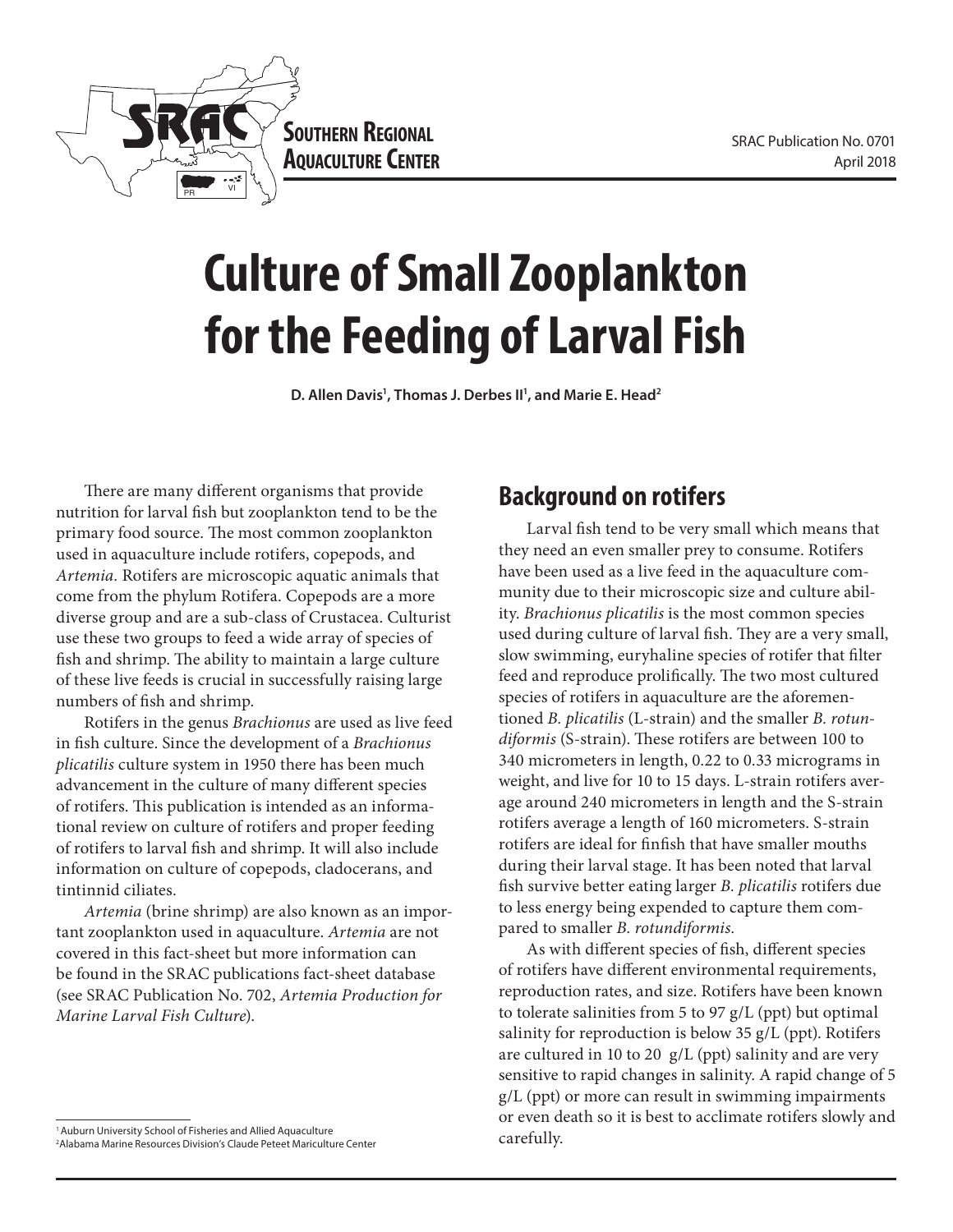Toxic ammonia (NH3) can become a problem in large rotifer cultures. It is recommended to maintain levels of toxic ammonia below 0.5 mg/L (ppm) to ensure the rotifers are healthy and thriving. Water exchanges can help flush the toxic ammonia but commercially available products, like ClorAm-X® (Reed Mariculture), can bind ammonia and help make the culture less toxic.

Rotifers have unusual means of reproduction and different types of reproduction have been observed (Fig. 1). Some species are considered parthenogenic and consist of only females that reproduce asexually by forming "daughters" from unfertilized eggs. Other species produce two different types of eggs: one egg type forms females and the other egg type develops into deformed and short-lived males. The male's sole purpose is to copulate before dying resulting in a fertilized, resting egg.

Optimal temperature for rotifers depends upon the strain. S-strain rotifers tend to be raised in higher temperatures than L-strains. The ideal temperature for most strains is between 77 to 89.6°F (25 to 32°C). Reproductive rate increases and consequentially feed and oxygen consumption also rise during culture at higher temperatures (above 82.4°F/28°C). L-strain rotifers tend to do better in lower temperatures (below 81°F/27°C) and grow faster than S-strain rotifers.

Rotifers need to have a minimum of 2 mg/L (ppm) dissolved oxygen in their culture system with optimal ranges of 3.5 to 6 mg/L (ppm). The amount of aeration



is dependent upon temperature, salinity, rotifer density, feed type, and rotifer activity. However, too much aeration can cause damage to the rotifers and their eggs. Rotifers prefer a pH above 7.5 but have been known to tolerate pHlevels as low as 6.6, which can mitigate ammonia issues by shifting to the non-toxic NH4. As with most cultures low ammonia (NH3) is preferred: high concentrations above 1 mg/L (ppm) can be lethal to rotifers.

Nutritional value of rotifers is dependent upon the food source they are given. Larval fish require highly unsaturated fatty acids (HUFA) for proper survival and development. Rotifers are enriched with feeds containing DHA (docosahexaenoic acid, 22:6n-3) and EPA (eicospaentaenoic acid, 20:5n-3) which helps increase the amount of HUFA in the rotifer. Depending on food source, rotifers can contain roughly 52 to 59 percent protein, 13 percent fat, and 3.1 percent n-3 HUFA.

Improper feeding of rotifers can cause unpredictable problems and can affect productivity and growth. Rotifers are fed live algae, preserved, non-viable algae, baker's yeast, emulsified oils, or artificial diets. *Isochrysis galbana* and *Nannochloropsis oculata* are algae commonly used to feed rotifers and are fed at a rate of 105 cells of algae per rotifer. Rotifer concentrations in cultures are around 200 to 400 per milliliter but numbers above 1,000 per milliliter are achievable with an adequate food supply and oxygen. No one food source contains all the necessary nutrients for rotifers so multiple sources of food are recommended to maintain high densities.

#### **Rotifer culture sample** *Intensive batch culture*

The batch culture technique for rotifers is the most frequently used culture in hatchery and farm settings. Super-intensive batch cultures can obtain rotifer densities over 1,000 per milliliter with proper water conditions and feeding. Many companies like Reed Mariculture Inc., (California) offer algae pastes that contain super concentrated amounts of algae (such as *N. oculata*) that can be frozen for up to a year. Since the algae are dead they can be difficult to keep in suspension. An automated, timed feeder can help ensure enough algae is suspended in solution to feed the rotifers.

Super-intensive batch cultures can be grown in 400-gallon (1500-liter) clear cylinders with drains on the bottom of the cylinder. The following is an example of a *B. plicatilis* production procedure at Alabama's Marine Resources Division's hatchery in Gulf Shores, Alabama.

1) 25-gallon (100-liter) clear, cylindrical tanks fitted **Figure 1.** Rotifers **Figure 1.** Rotifers **Figure 1.** Rotifers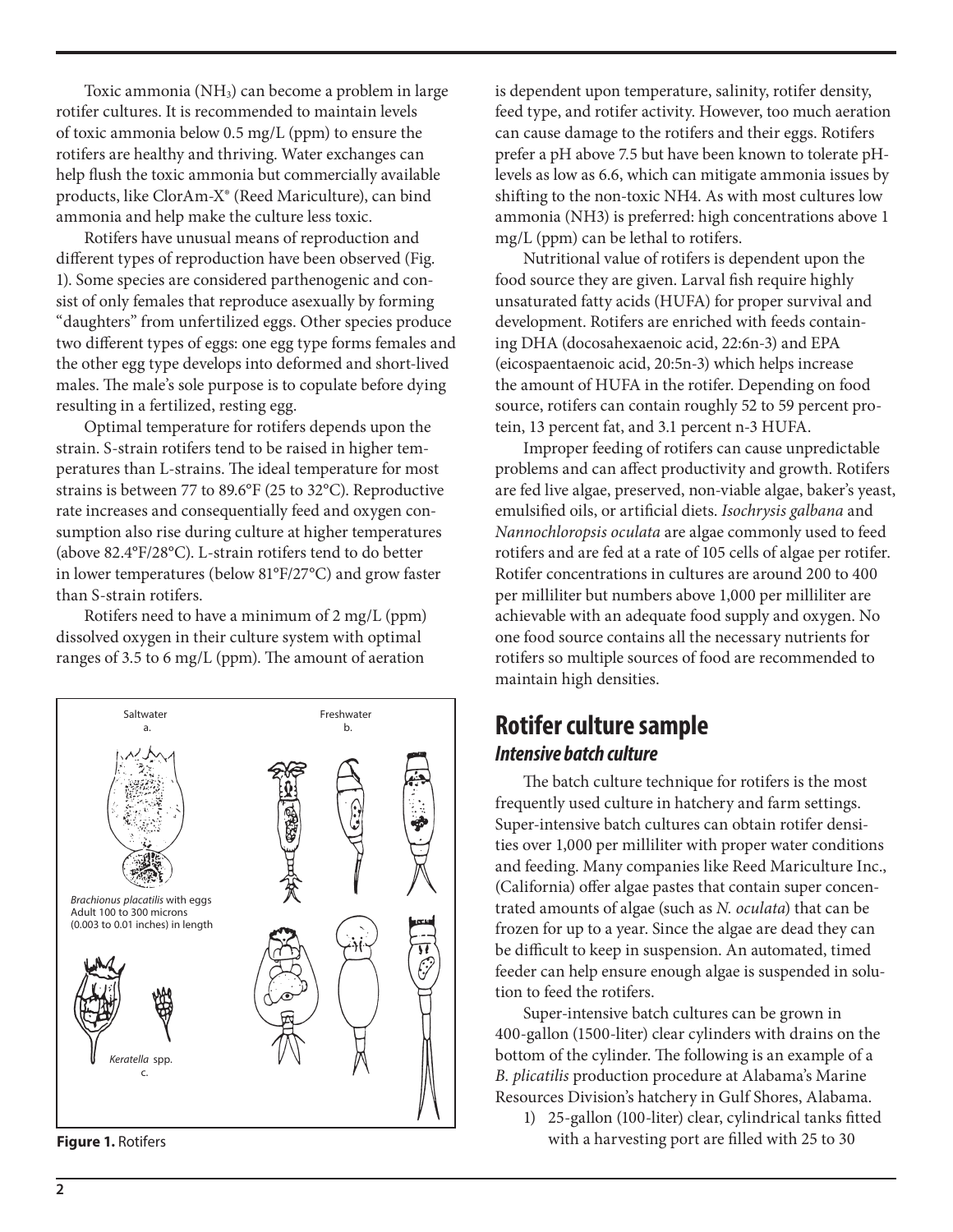g/L (ppt) saltwater. Air stones and filter floss are added to the system. Lights are added behind the tanks to broaden the light penetration. A stock culture of rotifers is added to the system.

- 2) To prepare feed for the rotifers in the morning, add 100-milliliters of *Nannochloropsis* paste in 2-liter flasks. Fill the flasks with 2 liters of 25 to 30 g/L (ppt) saltwater and mix solution. In the afternoon, 50-milliliters of *Nannochloropsis* paste is added to the flasks and flasks are then topped off with 25 to 30 g/L (ppt) saltwater. Automated, timed feeders are set to feed rotifers 30 milliliters of *Nannochloropsis* paste solution every 30 minutes. The flasks containing the *Nannochloropsis*  solution are placed into an ice filled Styrofoam cooler with holes in the lids for feeding tubes. Light aeration added to the flasks can help keep algae suspended in solution.
- 3) Continual water quality testing and density counts are recommended during the starting phase of culture. When determining density of the rotifers, counts are done on individual rotifers and rotifers that have eggs. This along with proper water quality testing can help determine conditions the rotifers do and do not prefer and the overall health of the culture.
- 4) Once culture is successful, daily morning and afternoon water quality testing is suggested. Removing and cleaning the filter floss daily, as well as maintaining proper water levels, can help make rotifer culture more successful. If rotifer numbers decline, decanting the bottom layer of the culture by opening the harvest valve for 5 seconds can rid the system of any accumulated dead organisms and leftover feed.
- 5) When harvesting, a tube is attached to the harvest port. The rotifers are then drained into a bucket with a 70-micrometer mesh bag to concentrate rotifers until the culture is 20 to 50 percent drained, depending on number of rotifers needed per feeding. Replace the water in the culture system and do not harvest again until the concentration of rotifers has recovered to pre-harvest concentrations.
- 6) Once a culture has reached 14-days old the rotifers will be transferred to a new clean cylinder and the old cylinder cleaned and disinfected. If a population "crash" occurs, drain, clean, disinfect and restart the culture. Densities of rotifers at harvest will vary but the range to expect using this technique is 1,000 to 2,000 per milliliter.

#### *Recirculating high density aquaculture systems*

There is significant ongoing research on high density (HD) systems that could potentially yield 5,000 to 10,000 rotifers per milliliter. At such high densities there is an increased risk for having stressful rearing conditions. For example, oxygen is a limiting factor in high density systems and pure oxygen needs to be used to properly oxygenate the water, which can be expensive.

The design of the HD systems is more complicated than that of a batch culture systems. Culture tanks are connected to a settlement tank. The settlement tank allows separation of solids and water is then routed to a protein skimmer with an ozonator.

From the protein skimmer water is passed through a carbon filter. After carbon filtration water is then passed into a biofilter. After biological filtration, filtered/treated water can be re-injected into the rotifer culture system.

Maintenance of high density systems can be complicated and more research into computerized set-ups can hopefully fix the issues that come with running a recirculating HD rotifer system.

#### **Use of rotifers as live feed**

Once larval fish develop mouth parts they are usually fed rotifers. Most fish develop mouth parts between 2 and 5 days post-hatch. For example, larval Florida pompano (*Trachinotus carolinus*) develop mouth parts around 3 days post-hatch, are fed a concentration of 3 to 7 rotifers per milliliter, and are slowly transitioned to a larger prey item between 8 and 11 days post hatch. Some fish require higher concentrations of rotifers for longer periods of time. Larval mullet (*Mugil cephalus*) are fed concentrations of greater than 10 rotifers per milliliter for longer than 30 days post-hatch.

Rotifers are generally fed to larval fish at least twice a day. Before each feeding, it is recommended to take a residual rotifer count in the water in which fish are being cultured. This is done by placing 1 milliliter of the sample water in a graduated cylinder with 9 milliliters of distilled vinegar (to immobilize the rotifers). Pipette 1 milliliter onto a counting slide and count. After counting, multiply by 10 to get the residual rotifer count and adjust feeding rate accordingly. This helps prevent potential overfeeding which can cause ammonia problems.

Red drum (*Sciaenops occelatus*) larvae can usually eat around 1,900 rotifers per day. A rotifer feeding period of 11 days requires feeding between 13,000 and 50,000 rotifers per fish. Since they require so many rotifers per culture period, under-feeding can be a problem. Under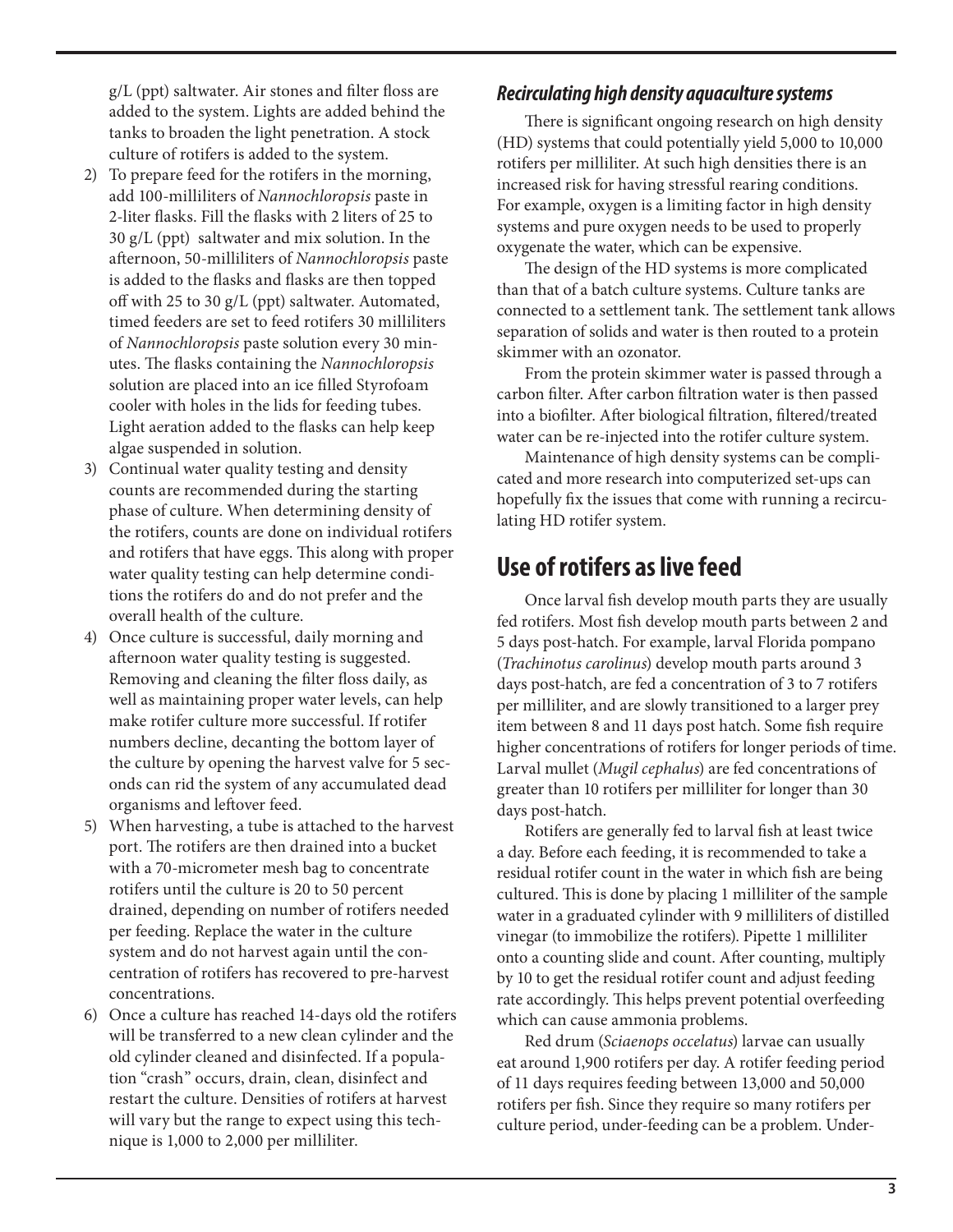feeding can cause stunted growth, a high variation in sizes, and can lead to early cannibalism. Overfeeding can cause ammonia problems and problems with fish assimilation.

Most marine finfish are weaned from rotifers onto *Artemia* and eventually to dry food. Weaning from rotifers to *Artemia* should be done very slowly to allow underdeveloped fish to catch up while still having a small enough food prey. When weaning, a mixture of rotifers and *Artemia* are applied to the system. The concentration of rotifers should slowly decrease while the concentration of *Artemia* should increase day by day over a period of several days.

#### **Enrichments**

Larval fish require HUFA for proper growth, survival, and stress resistance. Since rotifers are typically low in HUFA, many aquaculture producers enrich rotifers before feeding to larval fish. Enrichments for rotifers are very diverse. Rotifers can be enriched with commercial enrichments containing DHA (docosahexaenoic acid,22:6n-3) and EPA (eicospaentaenoic acid, 20:5n-3) which helps increase HUFA within the rotifer before being preyed upon by larval fish.

Various enrichments have been heavily studied since the 1990's. Research is currently being conducted to determine if enrichment of rotifers with amino acids (such as taurine) and various plant extracts are beneficial. Another form of enrichment being examined is probiotic enrichments. These enrichments contain beneficial bacteria (such as *Lactobacillus*) and have potential to help improve survivability, protect against pathogens, and help fully utilize nutritional constituents in feed.

## **Copepods**

Copepods are an important food source for larval fish in the wild. Some species of copepods have very small nauplii and can contain high levels of HUFA and other essential nutrients. Research has shown that when larval fish are fed a mixture of copepod nauplii and rotifers, they consumed more copepods than rotifers. Another advantage to using copepods as live feeds is the ability to feed larval fish nauplii or copepodites. This allows culturists to use only copepods from first live feeding to weaning instead of switching from rotifers to Artemia. This has created major interest in culture of copepod species as live feeds for larval fish. Currently there are over 50 species of copepods that have been successfully raised in culture.

Copepods are typically cylindrical in shape with a 10-segment trunk that consists of the head, thorax, and abdomen. The size of the adult copepod varies from 0.5 to 6.0 millimeters. Unlike rotifers, copepods reproduce sexually and each female can produce 250 to 1,000 fertilized eggs. Larval stages consist of 6 naupliar and 6 copepodite stages. Calanoid suborders (*Acartia, Calanus,* and *Parvocalanus* spp.) are found in brackish waters along with harpacticoids (*Tisbe* and *Tigriopus* spp.) and cyclopoids (*Apocyclops* spp.), and are the most utilized copepods in culture. As with rotifers, copepods have different environmental requirements depending upon the species of copepod.

An interesting advantage of copepods is their ability to produce a resting egg similar to *Artemia* during appropriate conditions, which can then be stored for months. Some copepods are filter feeders that feed on algae and other small particles while others are carnivorous. Certain copepods have been observed to feed on detritus and algae growth along walls of culture systems. This aspect makes them a candidate for live feed with an added bonus of tank maintenance.

Recently, *Apocyclops* spp. have garnered much interest in the aquaculture community. They are known for their ease of culturing, being able to reach higher concentrations in culture and can be fed a variety of foods including algae, yeast, and other commercial feeds. *Apocyclops*  copepods tend to have a very high amino acid and protein content and can reproduce quickly by laying eggs every 4 to 6 days, twice the rate of other copepods like *Tisbe.* Some species of *Apocyclops* spp., such as *A. royi,* have very short development times and can reach maturation in 4 to 5 days. It has also been shown that *A. royi* consume troublesome invaders of copepod cultures including the ciliate *Euplotes* sp. and *Brachionus* rotifers.

In intensive systems, concentrations average above 16,000 copepods per liter but can reach over 30,000 copepods per liter. *Apocyclops panamensis* have been shown to feed on commercial algae concentrations, eliminating the use of live algae. This helps reduce the presence of ciliates and other harmful invaders. *Apocyclops* spp. can be grown in intensive systems and brackish, earthen ponds.

As with rotifers, copepods can be enriched using probiotics, amino acids, and other enrichment products. Since copepods are known to contain higher levels of HUFA than rotifers, more research has been focused on probiotic enrichment.

Compared to rotifers, copepods are much more difficult to culture commercially and are costlier. Most copepods have different feeding preferences so individual research on the species of copepod being culture is needed to have a successful culture.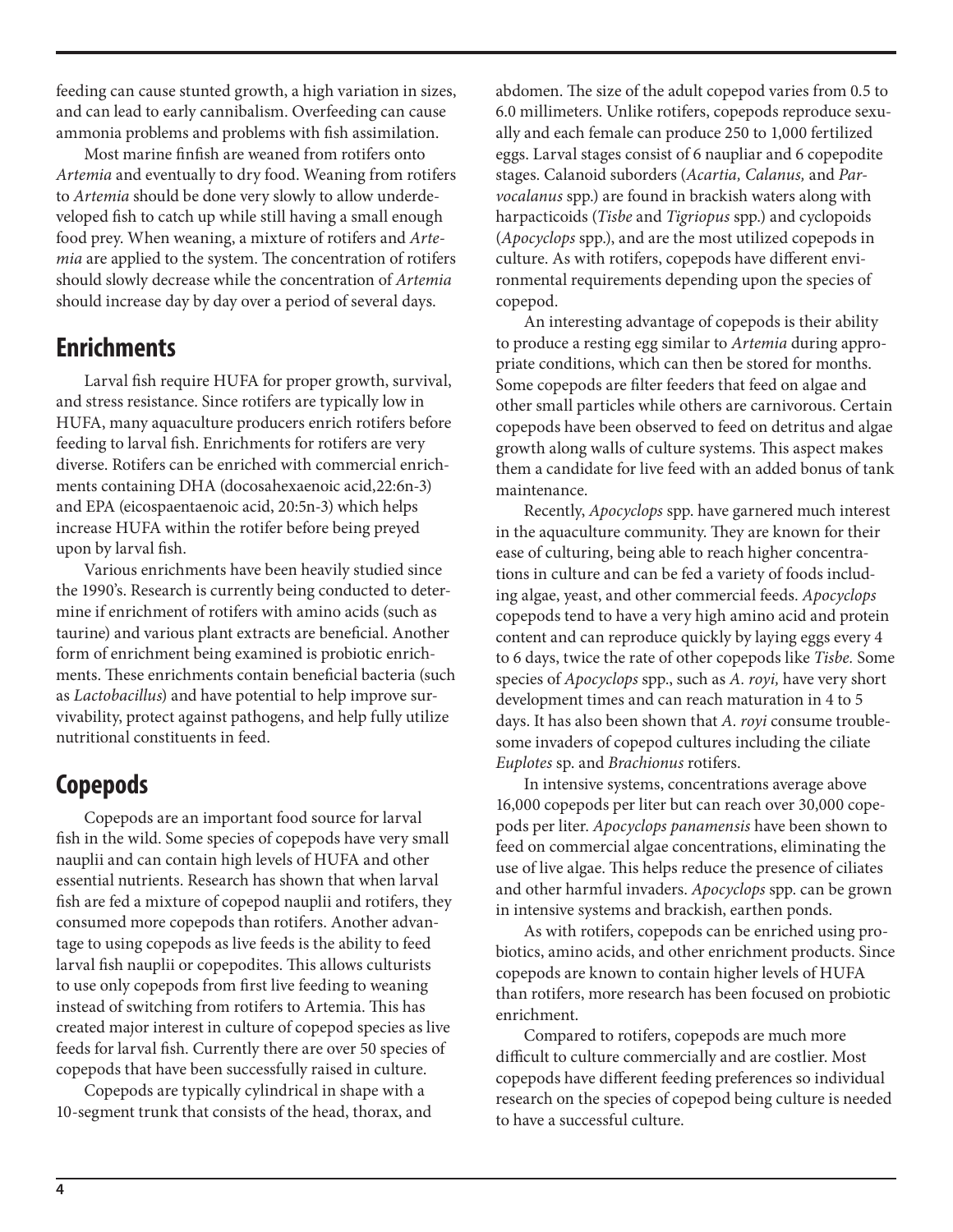#### *Culture Example of a calanoid Acartia tonsa*

Harpacticoids, calanoids, and cyclopoids are used as live feeds. Harpacticoids and cyclopoids can produce a large amount of prey at any given time whereas calanoids consistently produce a fair amount of prey. A culture system for calanoids consists of three culture units: a basis tank, a growth tank, and a harvest tank. With the rise of other species of copepods (e.g. *Apocyclops* spp.) more culture techniques will be developed. The most studied and common culture system is that of the calanoids. It is possible to produce over 250,000 copepod nauplii per day with the following culture example.

- 1) The 53 gallon (200 L) cylindrical basis tanks are run continuously. These tanks will produce the eggs that will help adjust the population stocked in the growth tanks. These tanks are kept at 35 g/L salinity, a temperature between 61 to 64.5°F (16 to 18°C), and are fed a mixture of algae (*Tetraselmis* and *Isochrysis*) with gentle aeration from the bottom.
- 2) Approximately 2.5 gallons (10 L) of water is drained daily and replaced by clean seawater and adult concentrations of 1:1 males to females is kept at a density of less than 100 per liter. Eggs are collected from the effluent by a 40-micron sieve. The basis culture is emptied and cleaned two to four times a year by collecting the adults with a 180-micron sieve and transferring them to a new clean, disinfected tank.
- 3) The eggs collected from the basis tanks are then stocked into growth tanks. Density within the growth tanks is measured daily and kept below 6,000 per liter. After 24 hours nauplii begin to hatch and are fully hatched after 48 hours. Newly hatched nauplii are fed *Isochrysis* at 1,000 cells per milliliter and after 10 days a mixture of *Isochrysis* and *Tetraselmis* is administered at a concentration of 570 and 900 cells per milliliter, respectively.
- 4) After 21 days, adults are collected using a 180-micron sieve and either added back to the basis tanks to maintain the population or to the harvest tanks. Harvest tanks should only be used if there are larval fish ready to be fed. Copepods in the harvest tanks should be maintained at the same conditions as the basis tanks and fed the mixture of *Rhodomonas* and *Isochrysis* daily.

This is just one example of the culture techniques used for copepods. Proper research on the species of copepod being cultured can help achieve maximum efficiency of the culture and will help maintain enough copepods for

feeding. The cyclopoid *Apocyclops* spp. are garnering much respect in the aquaculture community and culture techniques are being developed and tested.

## **Ciliates and Cladocerans**

Ciliates are single celled eukaryotes that range in sizes from 20μm to 200μm and exist mostly in marine environments with a few species found in freshwater settings. These biologically diverse planktonic organisms are considered a major part of the marine microzooplankton community due to their herbivorous diet and ability to survive a wide range of enviro-physiochemical parameters. Ciliates are key in the planktonic food web because they serve as an indicator of water quality, plankton abundance, and a prey item to most marine larvae fish. Due to these characteristics, ciliates have been cultured for live food in mariculture laboratories instead of rotifers.

In the past 15 years, studies suggest ciliates are a preferred first food choice to marine fish larvae mainly due to size and nutritional value. Nutrition research has revealed ciliates contain high amounts of amino acids and proteins compared to copepod nauplii. Studies suggested that grouper larval rearing using ciliates as a first feed resulted in higher survival due to nutritional value and slow mobility of the prey. Subsequent experiments using ciliates as first feeds have shown success, but ciliates have not been pursued for mass cultured for future larval rearing.

Cladocerans, also known as "water fleas", are microscopic crustaceans that mainly thrive in freshwater environments but a few marine genera such as Podonidae spp. have been identified. Unlike ciliates, cladocerans tend to favor warm, temperate climates where they thrive and can also be an important zooplankton in the food web.

### **Overview**

Live feeds for larval fish has become a major point of emphasis in fish culture. It is known in the aquaculture community that the most common bottleneck in fish culture is production of quality weaned juveniles from the larval stage. Because of this, research examining how to properly culture, enrich, and utilize live feeds has significantly increased. Quality of live feeds for larval fish has become a major point of emphasis to success of fish culture. Choosing the correct live food depends on many different aspects: cost, environment, larval fish species, and available resources to name a few. One of the most influential practices has been use of algae paste and enrichments to improve nutritional quality of live feeds.